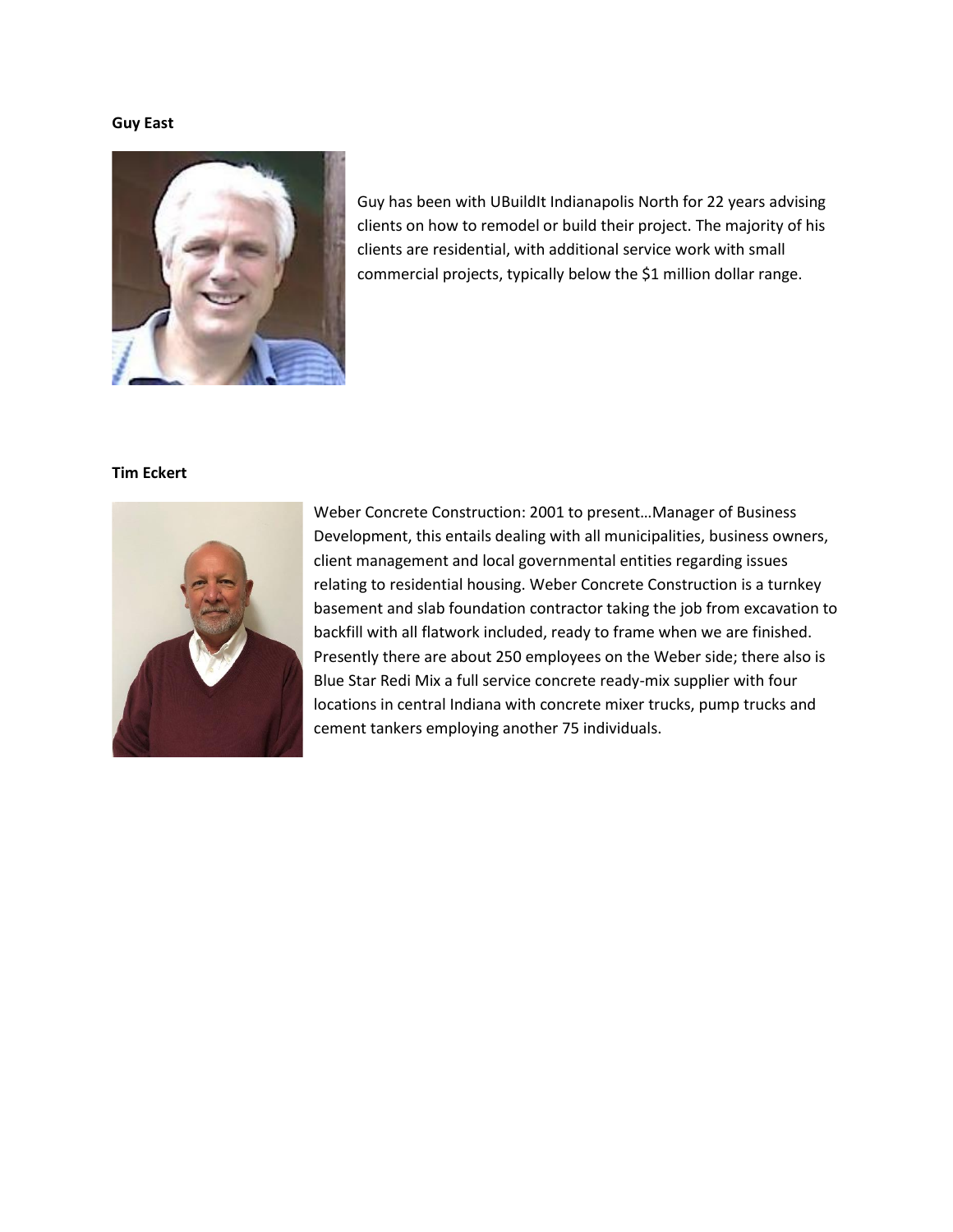## **Paul Owen**



As a Purdue University graduate, Paul has spent over 20 years in the construction industry, most all of which have been in the single-family custom residential market. Paul credits his diverse experience in purchasing, estimating, sales, project management, design, service, and company operations, with helping to shape him in not only understanding the numerous technical components of the industry, but also in the vast importance of developing and nurturing personal relationships. Paul credits much of his success not only to his family upbringing, Purdue education, corporate experience, and passion for continued learning, but also to the invaluable industry mentors and employers with whom he has worked so closely throughout his career. As the Operations Manager for Wedgewood Building Company, Paul enjoys serving clients, employees, vendors, trades, and the local community in building *greatness* together. Paul likes to spend

his free time with his wife, two daughters, family, volunteer at church, watch and play sports, work on home improvements, attend car shows, and add to his collection of Hot Wheels cars, much to the loving chagrin of his wife.

### **Pat Richard**



Pat Richard is the current President of the Indiana Builders Association and president of…. Spire Group. Spire Group is a residential and commercial general contractor, and developer…. based in Lafayette, Indiana. Pat graduated from Purdue University with a degree in Building Construction Management. A lifelong construction professional and 3<sup>rd</sup> generation carpenter, he holds over 20 years' experience in the trades as well as his time spent managing and leading his various business interests. Community involvement remains important to Pat as he has served as a volunteer teacher for Junior Achievement and served on many project builds for Habitat for Humanity in Lafayette. Recently, Pat completed a 5 year term as a Governor-appointee to the Indiana Fire Prevention & Building Safety Commission.